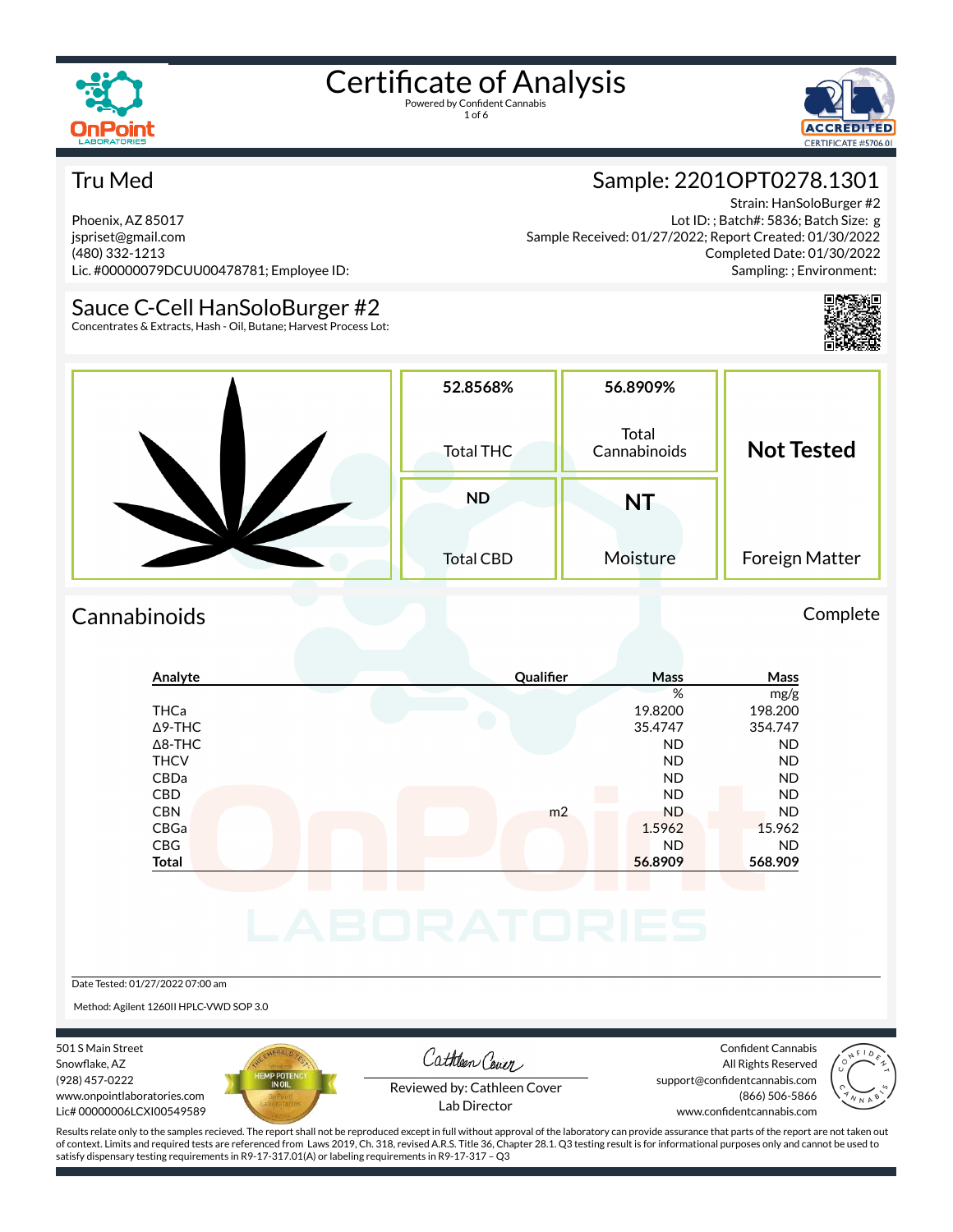

2 of 6



Strain: HanSoloBurger #2

Completed Date: 01/30/2022 Sampling: ; Environment:

Lot ID: ; Batch#: 5836; Batch Size: g

Sample: 2201OPT0278.1301

Sample Received: 01/27/2022; Report Created: 01/30/2022

#### Tru Med

Phoenix, AZ 85017 jspriset@gmail.com (480) 332-1213 Lic. #00000079DCUU00478781; Employee ID:

### Sauce C-Cell HanSoloBurger #2

Concentrates & Extracts, Hash - Oil, Butane; Harvest Process Lot:

#### Microbials Pass



| Analyte                                     | Qualifier                                                                                                                                                                                          | Limit                          | <b>Units</b>                              | <b>Status</b>        |
|---------------------------------------------|----------------------------------------------------------------------------------------------------------------------------------------------------------------------------------------------------|--------------------------------|-------------------------------------------|----------------------|
|                                             |                                                                                                                                                                                                    | CFU/g                          | CFU/g                                     |                      |
| Aspergillus                                 |                                                                                                                                                                                                    | Not Detected in 1g             | <b>ND</b>                                 | Pass                 |
| E. Coli<br>Salmonella                       |                                                                                                                                                                                                    | 100.0000<br>Not Detected in 1g | <b>ND</b><br><b>ND</b>                    | Pass<br>Pass         |
|                                             |                                                                                                                                                                                                    |                                |                                           |                      |
|                                             |                                                                                                                                                                                                    |                                |                                           |                      |
|                                             |                                                                                                                                                                                                    |                                |                                           |                      |
|                                             |                                                                                                                                                                                                    |                                |                                           |                      |
|                                             |                                                                                                                                                                                                    |                                |                                           |                      |
|                                             |                                                                                                                                                                                                    |                                |                                           |                      |
|                                             |                                                                                                                                                                                                    |                                |                                           |                      |
|                                             |                                                                                                                                                                                                    |                                |                                           |                      |
|                                             |                                                                                                                                                                                                    |                                |                                           |                      |
|                                             |                                                                                                                                                                                                    |                                |                                           |                      |
|                                             |                                                                                                                                                                                                    |                                |                                           |                      |
|                                             |                                                                                                                                                                                                    |                                |                                           |                      |
|                                             |                                                                                                                                                                                                    |                                |                                           |                      |
|                                             |                                                                                                                                                                                                    |                                |                                           |                      |
|                                             |                                                                                                                                                                                                    |                                |                                           |                      |
|                                             |                                                                                                                                                                                                    |                                |                                           |                      |
|                                             |                                                                                                                                                                                                    |                                |                                           |                      |
|                                             |                                                                                                                                                                                                    |                                |                                           |                      |
|                                             |                                                                                                                                                                                                    |                                |                                           |                      |
|                                             |                                                                                                                                                                                                    |                                |                                           |                      |
|                                             | LABORATORIES                                                                                                                                                                                       |                                |                                           |                      |
|                                             |                                                                                                                                                                                                    |                                |                                           |                      |
|                                             |                                                                                                                                                                                                    |                                |                                           |                      |
| Date Tested: 01/27/2022 12:00 am            |                                                                                                                                                                                                    |                                |                                           |                      |
| Method: BioRad qPCR                         |                                                                                                                                                                                                    |                                |                                           |                      |
|                                             |                                                                                                                                                                                                    |                                |                                           |                      |
| 501 S Main Street<br>Snowflake, AZ          | Cathleen Cover                                                                                                                                                                                     |                                | Confident Cannabis<br>All Rights Reserved |                      |
| MICROBIAL 2<br>SALMONELLA<br>(928) 457-0222 |                                                                                                                                                                                                    |                                | support@confidentcannabis.com             |                      |
| www.onpointlaboratories.com                 | Reviewed by: Cathleen Cover<br>Lab Director                                                                                                                                                        |                                | (866) 506-5866                            | $\sqrt[n]{\sqrt{N}}$ |
| Lic# 00000006LCXI00549589                   |                                                                                                                                                                                                    |                                | www.confidentcannabis.com                 |                      |
|                                             | Results relate only to the samples recieved. The report shall not be reproduced except in full without approval of the laboratory can provide assurance that parts of the report are not taken out |                                |                                           |                      |

of context. Limits and required tests are referenced from Laws 2019, Ch. 318, revised A.R.S. Title 36, Chapter 28.1. Q3 testing result is for informational purposes only and cannot be used to satisfy dispensary testing requirements in R9-17-317.01(A) or labeling requirements in R9-17-317 – Q3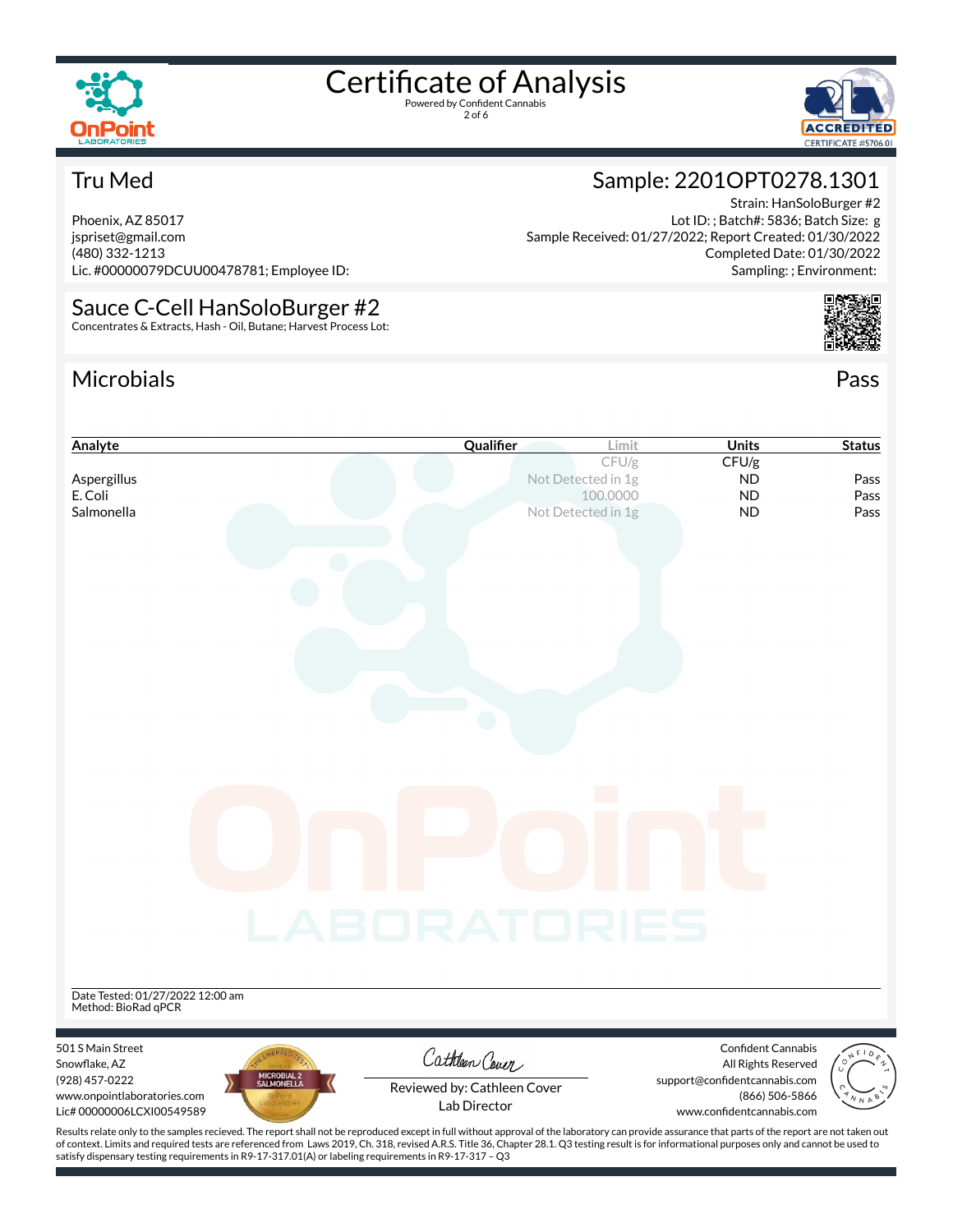

3 of 6



#### Tru Med

Phoenix, AZ 85017 jspriset@gmail.com (480) 332-1213 Lic. #00000079DCUU00478781; Employee ID:

### Sauce C-Cell HanSoloBurger #2

Concentrates & Extracts, Hash - Oil, Butane; Harvest Process Lot:

#### Mycotoxins Pass

### Strain: HanSoloBurger #2

Sample: 2201OPT0278.1301

Lot ID: ; Batch#: 5836; Batch Size: g Sample Received: 01/27/2022; Report Created: 01/30/2022 Completed Date: 01/30/2022 Sampling: ; Environment:



|                                                                                                                                                                                                                                                                                                   | Analyte                                 | Qualifier    | LOQ                                         | Limit                            | <b>Units</b>                  | <b>Status</b>                                                                                       |  |
|---------------------------------------------------------------------------------------------------------------------------------------------------------------------------------------------------------------------------------------------------------------------------------------------------|-----------------------------------------|--------------|---------------------------------------------|----------------------------------|-------------------------------|-----------------------------------------------------------------------------------------------------|--|
|                                                                                                                                                                                                                                                                                                   | Ochratoxin A<br><b>Total Aflatoxins</b> |              | PPB<br>10.0000<br>10.0000                   | <b>PPB</b><br>20.0000<br>20.0000 | PPB<br><b>ND</b><br><b>ND</b> | Pass<br>Pass                                                                                        |  |
|                                                                                                                                                                                                                                                                                                   |                                         |              |                                             |                                  |                               |                                                                                                     |  |
|                                                                                                                                                                                                                                                                                                   |                                         |              |                                             |                                  |                               |                                                                                                     |  |
|                                                                                                                                                                                                                                                                                                   |                                         |              |                                             |                                  |                               |                                                                                                     |  |
|                                                                                                                                                                                                                                                                                                   |                                         |              |                                             |                                  |                               |                                                                                                     |  |
| Date Tested: 01/29/2022 12:00 am                                                                                                                                                                                                                                                                  |                                         | LABORATORIES |                                             |                                  |                               |                                                                                                     |  |
| Method: Agilent Ultivo LC/MS<br>501 S Main Street                                                                                                                                                                                                                                                 |                                         |              | Cathleen Cover                              |                                  |                               | <b>Confident Cannabis</b>                                                                           |  |
| Snowflake, AZ<br>(928) 457-0222<br>www.onpointlaboratories.com<br>Lic# 00000006LCXI00549589<br>Results relate only to the samples recieved. The report shall not be reproduced except in full without approval of the laboratory can provide assurance that parts of the report are not taken out | <b>MYCOTOXINS</b>                       |              | Reviewed by: Cathleen Cover<br>Lab Director |                                  |                               | All Rights Reserved<br>support@confidentcannabis.com<br>(866) 506-5866<br>www.confidentcannabis.com |  |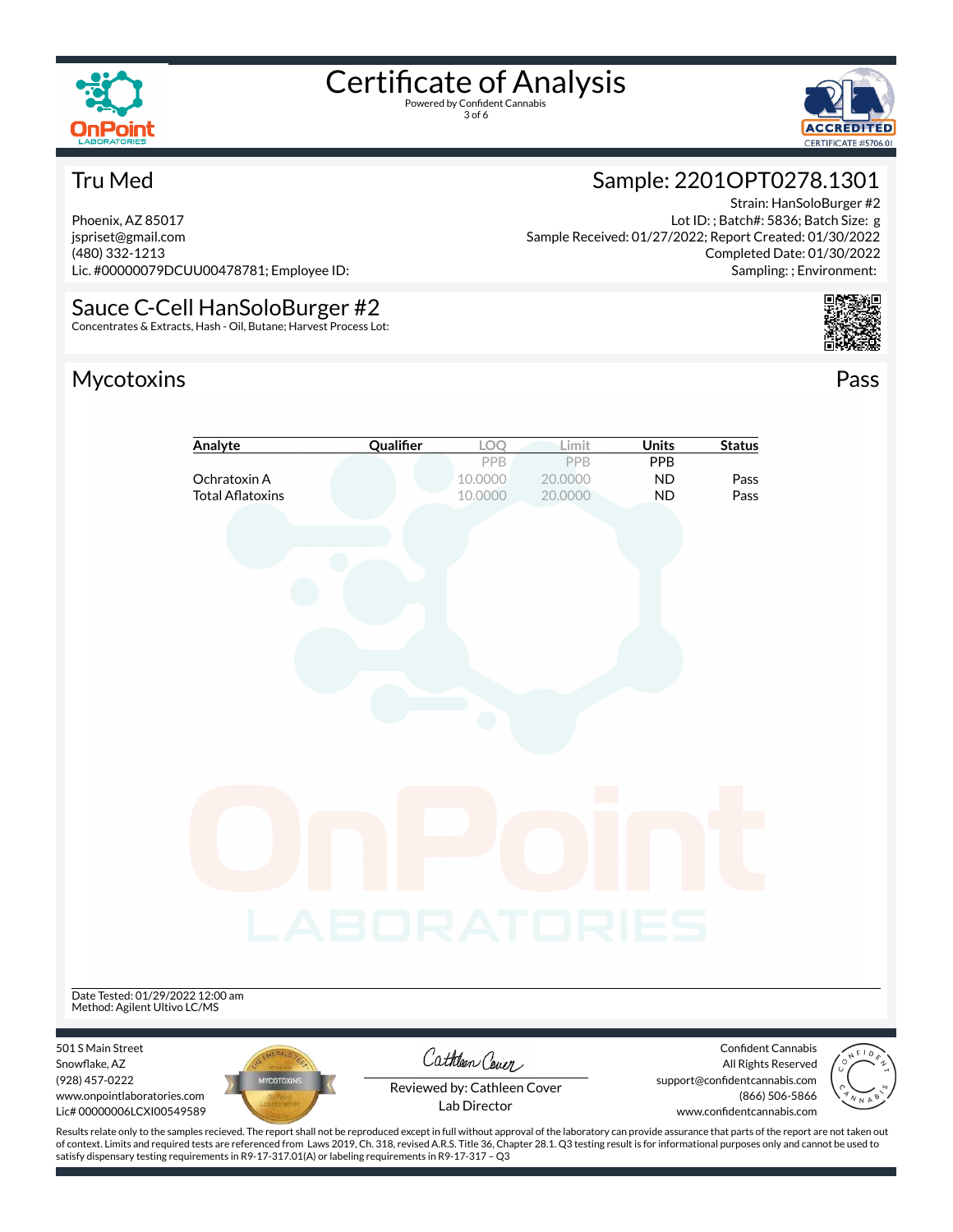

4 of 6



#### Tru Med

Phoenix, AZ 85017 jspriset@gmail.com (480) 332-1213 Lic. #00000079DCUU00478781; Employee ID:

#### Sauce C-Cell HanSoloBurger #2

Concentrates & Extracts, Hash - Oil, Butane; Harvest Process Lot:

### Heavy Metals **Pass**

#### Lot ID: ; Batch#: 5836; Batch Size: g Sample Received: 01/27/2022; Report Created: 01/30/2022 Completed Date: 01/30/2022

Sample: 2201OPT0278.1301

Sampling: ; Environment:

Strain: HanSoloBurger #2





of context. Limits and required tests are referenced from Laws 2019, Ch. 318, revised A.R.S. Title 36, Chapter 28.1. Q3 testing result is for informational purposes only and cannot be used to satisfy dispensary testing requirements in R9-17-317.01(A) or labeling requirements in R9-17-317 – Q3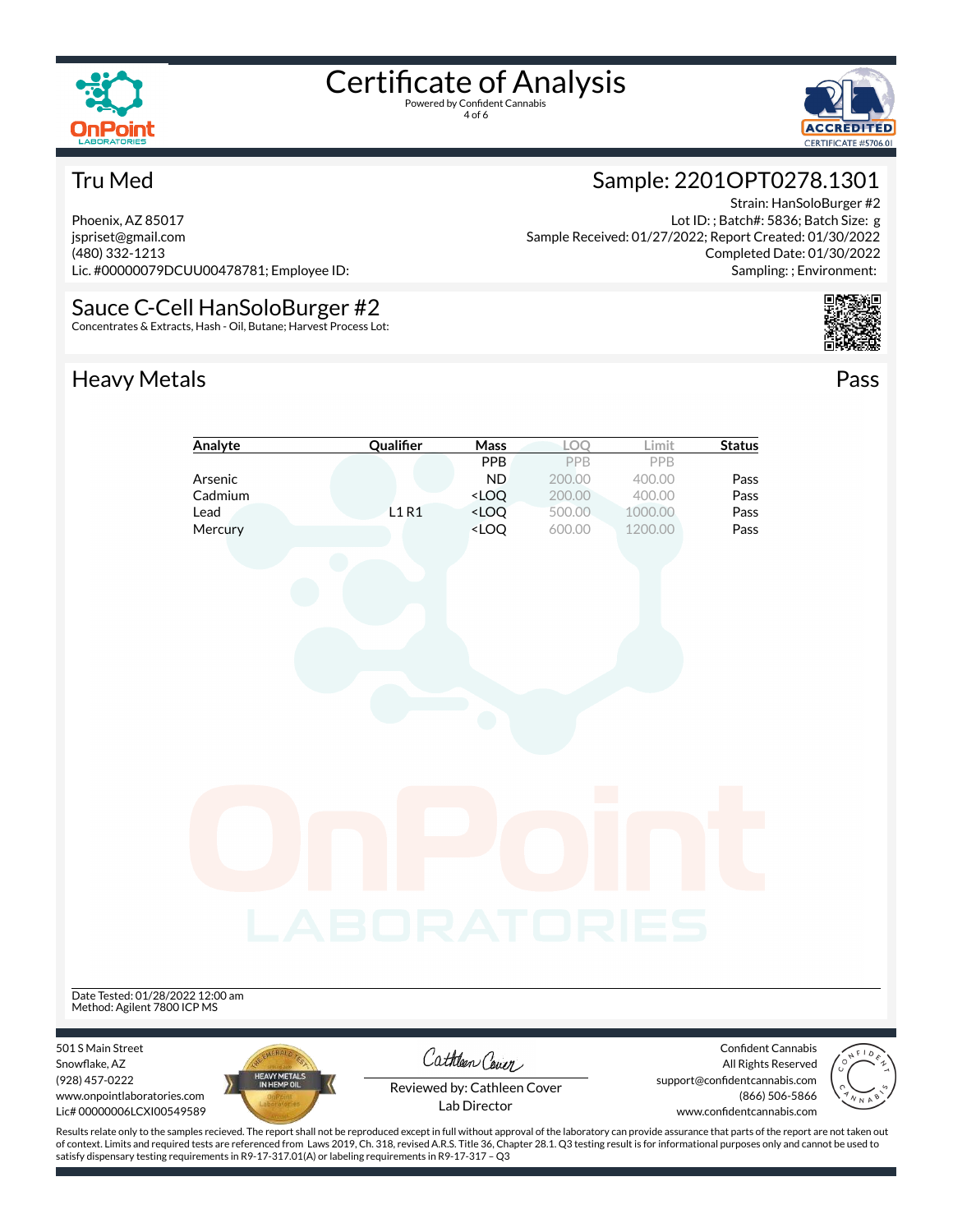



Strain: HanSoloBurger #2

Completed Date: 01/30/2022 Sampling: ; Environment:

Lot ID: ; Batch#: 5836; Batch Size: g

Sample: 2201OPT0278.1301

Sample Received: 01/27/2022; Report Created: 01/30/2022

#### Tru Med

Phoenix, AZ 85017 jspriset@gmail.com (480) 332-1213 Lic. #00000079DCUU00478781; Employee ID:

### Sauce C-Cell HanSoloBurger #2

Concentrates & Extracts, Hash - Oil, Butane; Harvest Process Lot:

| <b>Pesticides</b>   |           |            |            |            |               |                        |                |            |            |            | Pass          |
|---------------------|-----------|------------|------------|------------|---------------|------------------------|----------------|------------|------------|------------|---------------|
| Analyte             | Qualifier | LOO        | Limit      | Units      | <b>Status</b> | Analyte                | Qualifier      | LOO        | Limit      | Units      | <b>Status</b> |
|                     |           | <b>PPM</b> | <b>PPM</b> | <b>PPM</b> |               |                        |                | <b>PPM</b> | <b>PPM</b> | <b>PPM</b> |               |
| <b>DDVP</b>         |           | 0.0500     | 0.1000     | <b>ND</b>  | Pass          | Hexythiazox            |                | 0.5000     | 1.0000     | <b>ND</b>  | Pass          |
| Abamectin           |           | 0.2500     | 0.5000     | <b>ND</b>  | Pass          | Imazalil               |                | 0.1000     | 0.2000     | <b>ND</b>  | Pass          |
| Acephate            |           | 0.2000     | 0.4000     | <b>ND</b>  | Pass          | Imidacloprid           |                | 0.2000     | 0.4000     | <b>ND</b>  | Pass          |
| Acequinocyl         |           | 1.0000     | 2.0000     | <b>ND</b>  | Pass          | <b>Kresoxim Methyl</b> |                | 0.2000     | 0.4000     | <b>ND</b>  | Pass          |
| Acetamiprid         |           | 0.1000     | 0.2000     | <b>ND</b>  | Pass          | Malathion              |                | 0.1000     | 0.2000     | <b>ND</b>  | Pass          |
| Aldicarb            |           | 0.2000     | 0.4000     | <b>ND</b>  | Pass          | Metalaxyl              |                | 0.1000     | 0.2000     | <b>ND</b>  | Pass          |
| Azoxystrobin        |           | 0.1000     | 0.2000     | <b>ND</b>  | Pass          | Methiocarb             |                | 0.1000     | 0.2000     | <b>ND</b>  | Pass          |
| <b>Bifenazate</b>   |           | 0.1000     | 0.2000     | <b>ND</b>  | Pass          | Methomyl               |                | 0.2000     | 0.4000     | <b>ND</b>  | Pass          |
| Bifenthrin          |           | 0.1000     | 0.2000     | <b>ND</b>  | Pass          | Myclobutanil           |                | 0.1000     | 0.2000     | <b>ND</b>  | Pass          |
| <b>Boscalid</b>     |           | 0.2000     | 0.4000     | <b>ND</b>  | Pass          | Naled                  |                | 0.2500     | 0.5000     | <b>ND</b>  | Pass          |
| Carbarvl            |           | 0.1000     | 0.2000     | <b>ND</b>  | Pass          | Oxamvl                 |                | 0.5000     | 1.0000     | <b>ND</b>  | Pass          |
| Carbofuran          |           | 0.1000     | 0.2000     | <b>ND</b>  | Pass          | Paclobutrazol          |                | 0.2000     | 0.4000     | <b>ND</b>  | Pass          |
| Chlorantraniliprole |           | 0.1000     | 0.2000     | <b>ND</b>  | Pass          | Permethrins            |                | 0.1000     | 0.2000     | <b>ND</b>  | Pass          |
| Chlorfenapyr        |           | 0.5000     | 1.0000     | <b>ND</b>  | Pass          | Phosmet                |                | 0.1000     | 0.2000     | <b>ND</b>  | Pass          |
| Chlorpyrifos        |           | 0.1000     | 0.2000     | <b>ND</b>  | Pass          | Piperonyl Butoxide     |                | 1.0000     | 2.0000     | <b>ND</b>  | Pass          |
| Clofentezine        |           | 0.1000     | 0.2000     | <b>ND</b>  | Pass          | Prallethrin            |                | 0.1000     | 0.2000     | <b>ND</b>  | Pass          |
| Cyfluthrin          |           | 0.5000     | 1.0000     | <b>ND</b>  | Pass          | Propiconazole          |                | 0.2000     | 0.4000     | <b>ND</b>  | Pass          |
| Cypermethrin        |           | 0.5000     | 1.0000     | <b>ND</b>  | Pass          | Propoxur               |                | 0.1000     | 0.2000     | <b>ND</b>  | Pass          |
| Daminozide          |           | 0.5000     | 1.0000     | <b>ND</b>  | Pass          | Pyrethrins             |                | 0.5000     | 1.0000     | <b>ND</b>  | Pass          |
| Diazinon            |           | 0.1000     | 0.2000     | <b>ND</b>  | Pass          | Pyridaben              |                | 0.1000     | 0.2000     | <b>ND</b>  | Pass          |
| Dimethoate          |           | 0.1000     | 0.2000     | <b>ND</b>  | Pass          | Spinosad               |                | 0.1000     | 0.2000     | <b>ND</b>  | Pass          |
| Ethoprophos         |           | 0.1000     | 0.2000     | <b>ND</b>  | Pass          | Spiromesifen           |                | 0.1000     | 0.2000     | <b>ND</b>  | Pass          |
| Etofenprox          |           | 0.2000     | 0.4000     | <b>ND</b>  | Pass          | Spirotetramat          |                | 0.1000     | 0.2000     | <b>ND</b>  | Pass          |
| Etoxazole           |           | 0.1000     | 0.2000     | <b>ND</b>  | Pass          | Spiroxamine            |                | 0.2000     | 0.4000     | <b>ND</b>  | Pass          |
| Fenoxycarb          |           | 0.1000     | 0.2000     | <b>ND</b>  | Pass          | Tebuconazole           | V <sub>1</sub> | 0.2000     | 0.4000     | <b>ND</b>  | Pass          |
| Fenpyroximate       |           | 0.2000     | 0.4000     | <b>ND</b>  | Pass          | Thiacloprid            |                | 0.1000     | 0.2000     | <b>ND</b>  | Pass          |
| Fipronil            |           | 0.2000     | 0.4000     | <b>ND</b>  | Pass          | Thiamethoxam           |                | 0.1000     | 0.2000     | <b>ND</b>  | Pass          |
| Flonicamid          |           | 0.5000     | 1.0000     | <b>ND</b>  | Pass          | Trifloxystrobin        |                | 0.1000     | 0.2000     | <b>ND</b>  | Pass          |
| Fludioxonil         |           | 0.2000     | 0.4000     | <b>ND</b>  | Pass          |                        |                |            |            |            |               |



Date Tested: 01/29/2022 12:00 am Method: Agilent Ultivo LC/MS

501 S Main Street Snowflake, AZ (928) 457-0222 www.onpointlaboratories.com Lic# 00000006LCXI00549589



Cathleen Cover

Confident Cannabis All Rights Reserved support@confidentcannabis.com (866) 506-5866



Reviewed by: Cathleen Cover Lab Director

www.confidentcannabis.com